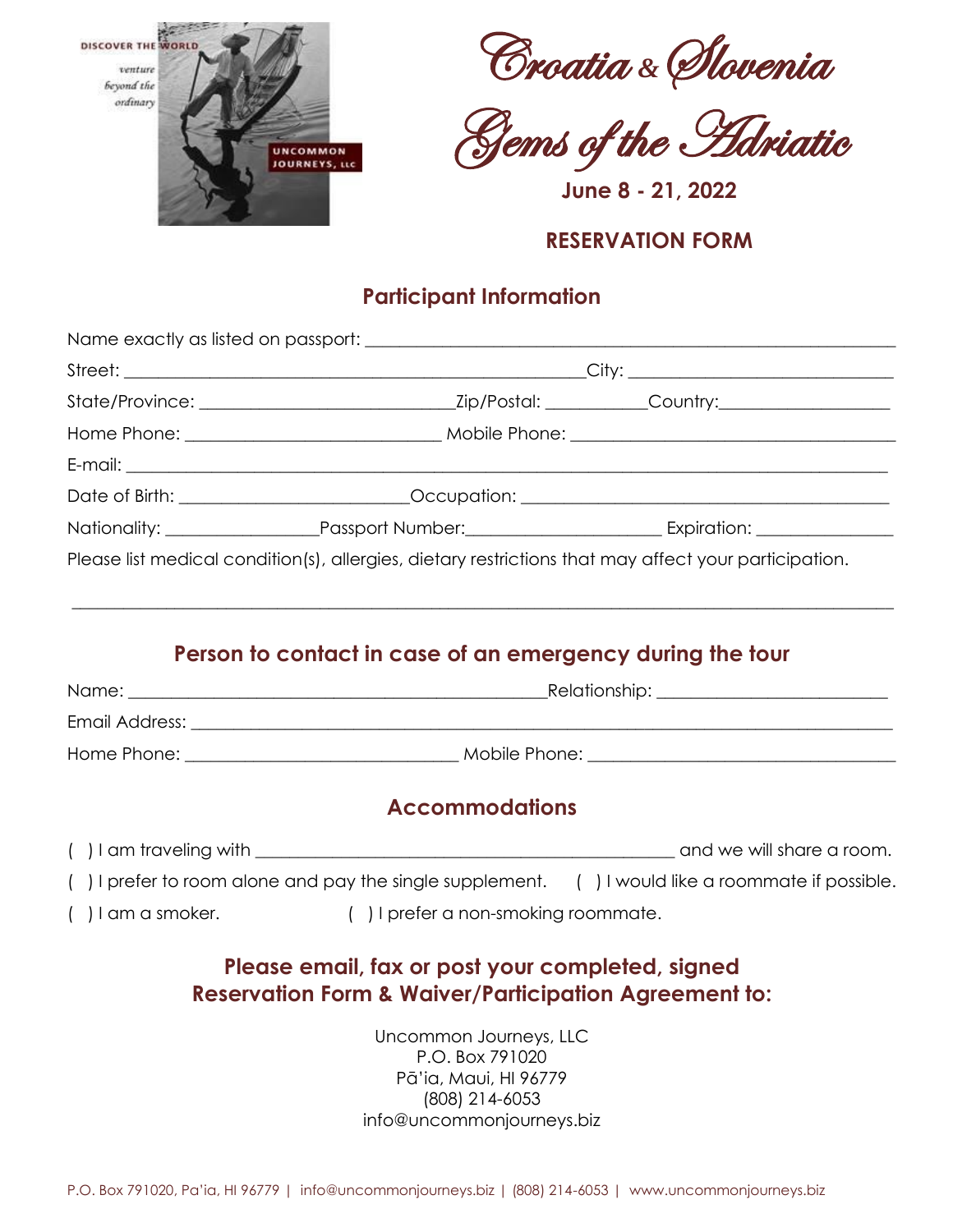

Croatia *&*Slovenia



**June 8 - 21, 2022**

#### **WAIVER**

### **Responsibility**

The suppliers of tour services are independent contractors to Uncommon Journeys LLC, not its employees. For example, we use independent ground operators, tour guides, hotels, transportation companies, drivers, airlines, and other suppliers. Because we do not own, operate, manage, control, or supervise these entities, we cannot be liable for any acts or omissions, including any negligence, gross negligence, or reckless or willful acts, on their part. Uncommon Journeys, LLC, its owners, agents, directors, shareholders and employees assume no responsibility for any injury, loss, damage, delay, or death to person or property arising from the negligent or willful act, or failure to act, of any person who is to or does provide goods or services for this trip, or for the action or inaction of any other third party. Without limitation, Uncommon Journeys LLC is not responsible for acts of God, equipment failures, vehicle accidents, illness from food or otherwise, detention, assaults, theft or criminal activity, annoyance, delays, quarantine, strikes, failure of any means of conveyance to arrive or depart as scheduled, civil disturbances, terrorism, government restrictions or regulations, and discrepancies or changes in transit or hotel services over which it has no control. Reasonable changes in the itinerary may be made where deemed advisable for the comfort and wellbeing of the passengers. We reserve the right to substitute hotels, alter the itinerary, and reverse the order of places to be visited.

### **Refusal of Participation**

Participation may be refused to any participant, and the participant's tour may be terminated at any time, at his or her risk and expense, if, in the opinion of the Tour Leader, a participant is unfit for travel or a risk or danger to himself or herself, or a disturbance or danger to others. Such participant may be left at any place on the tour, without liability to Uncommon Journeys, LLC. Uncommon Journeys, LLC shall not be required to refund any amount paid by the participant who must leave the tour prematurely for any reason, nor shall Uncommon Journeys, LLC be responsible for lodging, meals, return transportation or other expenses incurred by the guest.

#### **Release of Liability**

I understand that travel in remote or developed areas entails inherent risks, including but not limited to: high altitude, rugged and mountainous terrain, forces of nature, civil unrest, and travel by plane, train, bus, automobile, horseback, or on foot. I further understand that medical services or facilities may not be readily accessible during some or all of the time in which I am participating in a trip arranged by Uncommon Journeys LLC. In consideration of the right to participate in the trip, I do hereby fully assume all risk of illness, injury, property damage, or death, and hereby release and discharge Uncommon Journeys, LLC and its agents and associates from all actions, claims, or demands for damages resulting from my participation in the trip. This release of liability shall be binding upon me personally, as well as upon my heirs, executors, and all members of my family.

I have read and agree to all the above.

**Name: \_\_\_\_\_\_\_\_\_\_\_\_\_\_\_\_\_\_\_\_\_\_\_\_\_\_\_\_\_ Signature: \_\_\_\_\_\_\_\_\_\_\_\_\_\_\_\_\_\_\_\_\_\_\_\_\_\_\_\_Date:\_\_\_\_\_\_\_\_\_\_\_\_\_\_\_\_**